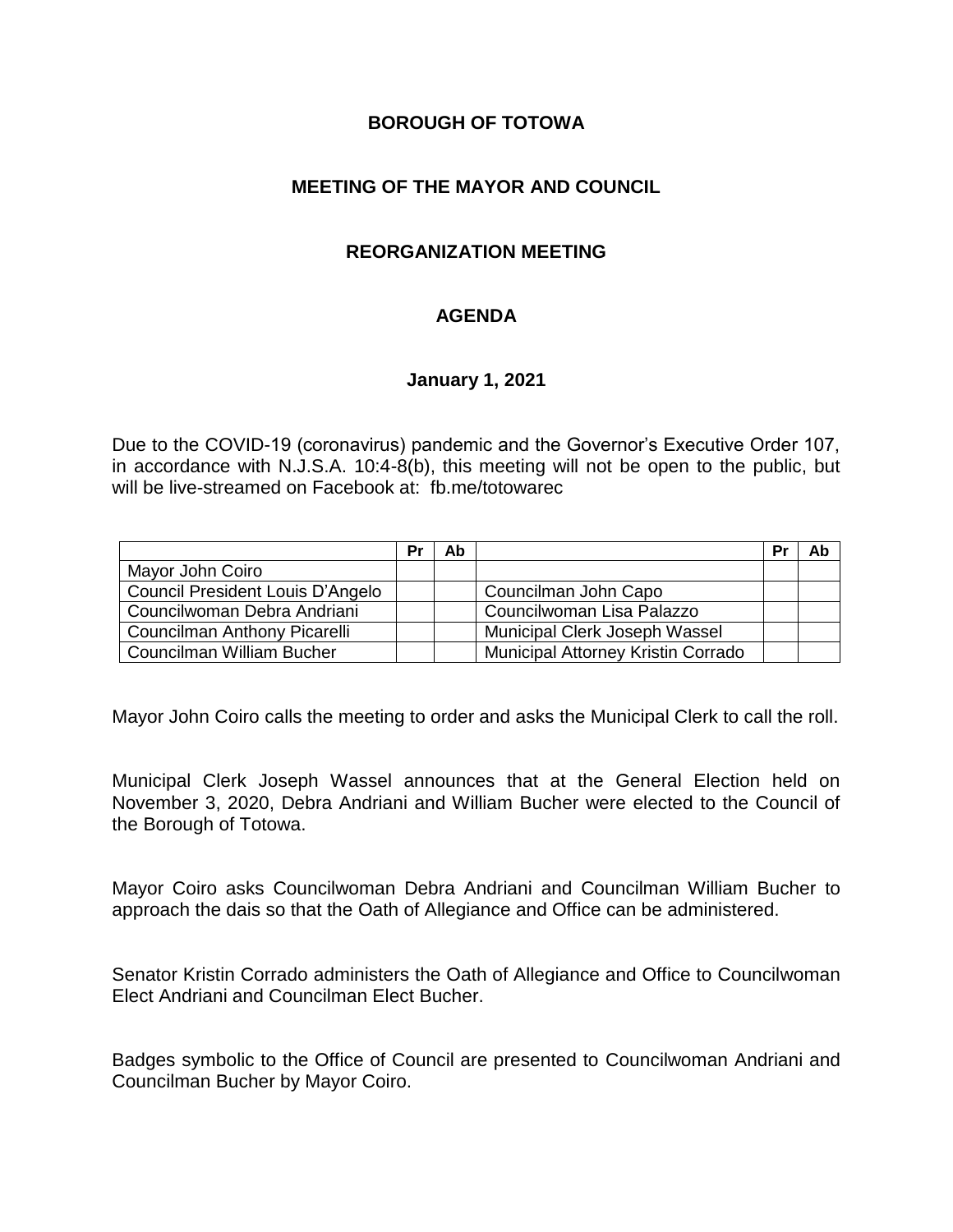Mayor Coiro congratulates Councilwoman Andriani and Councilman Bucher and welcomes them to the Borough Council.

Mayor Coiro welcomes all who are viewing to the annual Reorganization Meeting of the Mayor and Council.

Mayor Coiro announces that the Reorganization Meeting of the 2021 Borough Council is now in session.

Mayor Coiro asks that the Municipal Clerk call the roll of the 2021 Council.

|                                     | Pı | Ab |                                           | Pr | Ab |
|-------------------------------------|----|----|-------------------------------------------|----|----|
| Mayor John Coiro                    |    |    |                                           |    |    |
| Council President Louis D'Angelo    |    |    | Councilman John Capo                      |    |    |
| Councilwoman Debra Andriani         |    |    | Councilwoman Lisa Palazzo                 |    |    |
| <b>Councilman Anthony Picarelli</b> |    |    | <b>Municipal Clerk Joseph Wassel</b>      |    |    |
| Councilman William Bucher           |    |    | <b>Municipal Attorney Kristin Corrado</b> |    |    |

Mayor Coiro asks everyone to stand for the invocation to be given by Council President Louis D'Angelo.

Mayor Coiro asks everyone to join the Council in the Pledge of Allegiance to the Flag.

The Statement of the Meeting as required by New Jersey Statutes is read by the Municipal Clerk.

Mayor Coiro calls for the election of Council President for the 2021 Council.

Nominations are made by the Members of the Council.

Councilman/Councilwoman nominated is/are \_\_\_\_\_\_\_\_\_\_\_\_\_\_\_\_\_\_\_\_\_\_\_\_\_\_\_\_\_\_\_\_.

Motion by \_\_\_\_\_\_\_\_\_\_\_\_\_\_\_\_\_\_\_\_\_, seconded by \_\_\_\_\_\_\_\_\_\_\_\_\_\_\_\_\_\_\_\_\_\_, that Councilman/Councilwoman\_\_\_\_\_\_\_\_\_\_\_\_\_\_ be elected as Council President for 2021.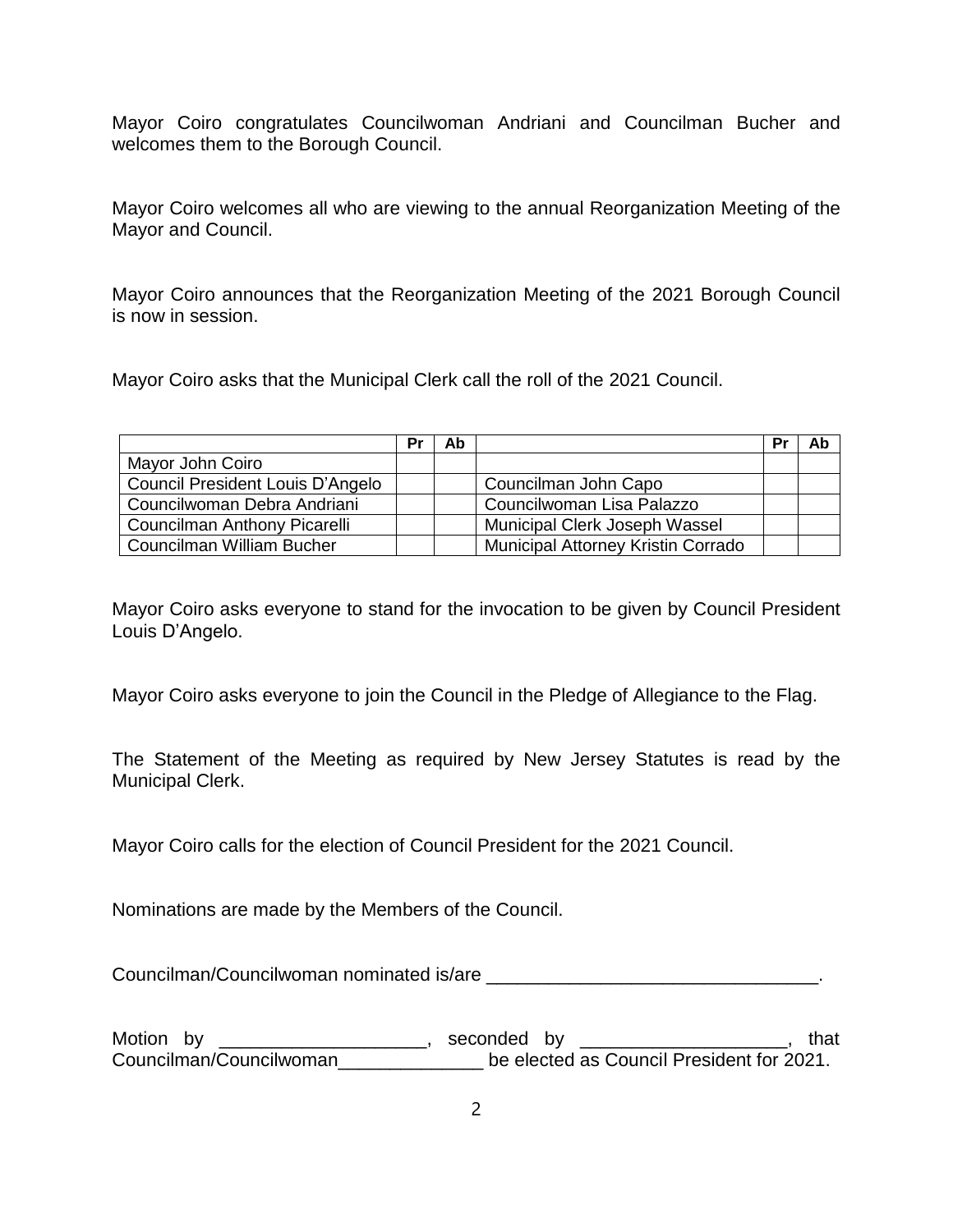Mayor Coiro announces that Councilman/Councilwoman \_\_\_\_\_\_\_\_\_\_\_\_\_\_\_\_\_\_\_\_\_\_\_\_ has been elected as Council President for 2021.

Mayor Coiro announces that the following resolutions will be presented by Councilman Picarelli to the Governing Body for their consideration and adoption.

The following resolutions are hereby submitted for adoption:

| 01-2021 | To adopt the By-Laws of the Borough of Totowa, as amended.                                                                                                          |
|---------|---------------------------------------------------------------------------------------------------------------------------------------------------------------------|
| 02-2021 | Resolution for the Annual Notice of the Schedule of the Meetings for 2021<br>as required by Chapter 231, P.L. 1975.                                                 |
| 03-2021 | To adopt the Cash Management Plan for the Borough of Totowa.                                                                                                        |
| 04-2021 | To designate the Mayor, Borough Clerk and the Chief Financial<br>Officer/Treasurer as the Official Signatories to sign all checks.                                  |
| 05-2021 | That the Tax Collector be designated as the Official Tax Assessment<br>Search Officer of the Borough of Totowa.                                                     |
| 06-2021 | That the Borough Clerk be designated as the Unconfirmed Assessment<br>Search Officer of the Borough of Totowa.                                                      |
| 07-2021 | That the Borough Clerk be designated as the Supervisor Certifying Officer<br>for the Public Employees Retirement System.                                            |
| 08-2021 | That the Borough Clerk be designated as the Supervisor Certifying Officer<br>for the Police and Firemen's Retirement System.                                        |
| 09-2021 | To designate the Chief Financial Officer/Treasurer as the Official in charge<br>of Social Security.                                                                 |
| 10-2021 | To designate the Borough Clerk as the Official to issue Sub-Division<br>certificates as recommended by the Planning Board and approved by the<br>Mayor and Council. |
| 11-2021 | That the Tax Collector be authorized to charge interest on delinquent<br>accounts.                                                                                  |
| 12-2021 | That the Water Registrar be authorized to charge interest on delinquent<br>water accounts.                                                                          |